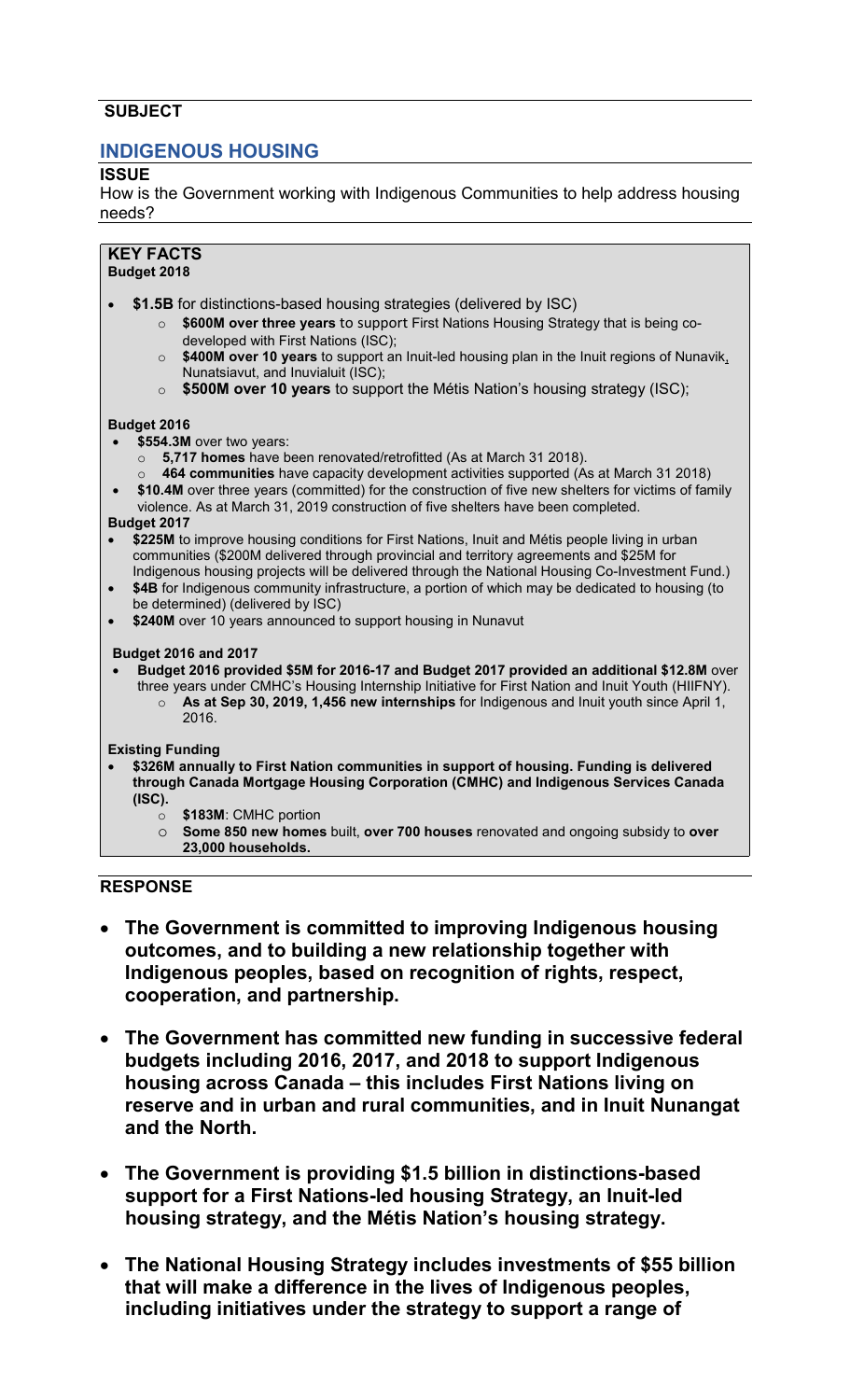**housing options, from shelters to community housing to homeownership.**

- **Under the \$13.2 billion National Housing Co-Investment Fund, projects serving Indigenous peoples will be prioritized and can include projects across the housing continuum – from shelters for victims fleeing violence to transitional and supportive housing, affordable and community rental housing, as well as affordable homeownership.**
- **The \$500 million Federal Community Housing Initiative will help protect affordability for low-income households, including Indigenous peoples, served by housing providers with expiring operating agreements.**
- **A new investment of \$225 million will ensure community housing providers can protect affordability and undertake necessary repairs to units for Indigenous peoples living in urban, rural and northern communities.**
- **Indigenous peoples and Northerners will benefit from an additional \$300 million over 10 years, to support new construction and repairs to existing affordable housing in Northern communities.**
- **Our investments are making a difference. The Government provides over \$312 million every year to First Nation communities in support of housing.**
- **Budget 2016 also provided over \$554 million over two years to address immediate housing needs on reserve. Over 5,700 homes have been renovated to date, and 464 First Nation communities have benefitted from training and capacity development in the housing sector.**

### **Success Stories:**

**Housing manager courses meet growing demand**

Frank French had already been working as a housing manager when he enrolled in an on-line housing management program. The skills and knowledge he gained will help improve housing outcomes for his Nation's members, Cheppwas of the Thames First Nation in Ontario. CMHC is now sponsoring students in 2018-2020 programs

#### **First Nation internship program builds homes and careers**

Malahat First Nation in BC developed a construction crew made up of the Nation's members to upgrade its housing. The program also gave interns valuable job experience and provided local employment opportunities thanks to funding from CMHC.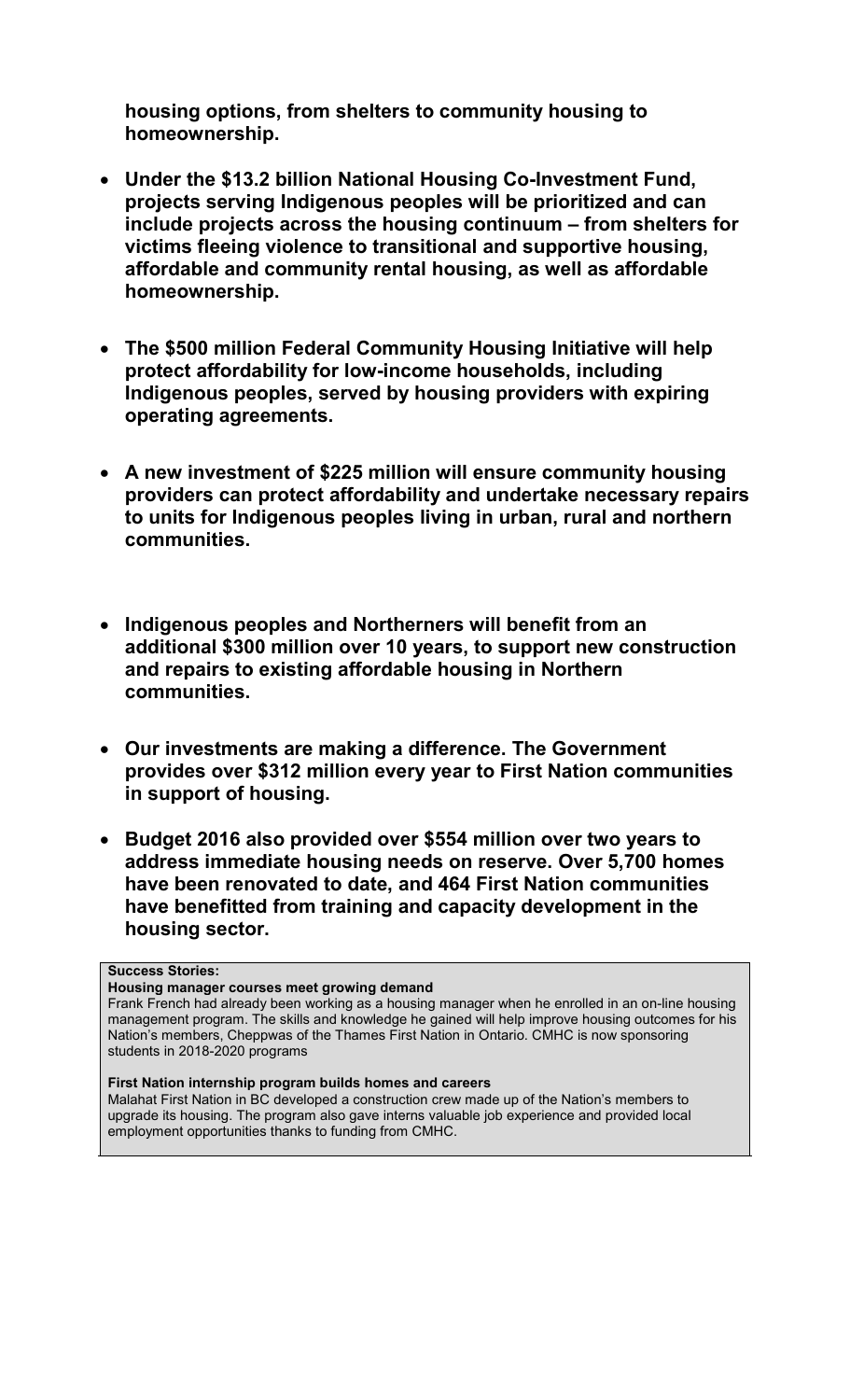### **BACKGROUND**

New funding was announced in recent and successive federal budgets (2016, 2017, and 2018) to support Indigenous housing across Canada – including First Nations living on reserve and in urban and rural communities, and in Inuit Nunangat and the North. CMHC and Indigenous Services Canada (ISC) focus on different aspects of providing housing programs and services for eligible in First Nation communities.

ISC funding is provided to eligible First Nations to support a range of housing activities, based on their priorities and at their discretion. CMHC delivers specific housing programs that support construction, renovations, ongoing management of social housing and housing-specific development. CMHC has specialists located across the country that are working with Indigenous partners, communities and organizations to facilitate access to the NHS and other CMHC programs.

CMHC's On-Reserve Non-Profit Housing Program (Section 95) assists First Nations in the construction, purchase and rehabilitation and administration of rental housing onreserve. CMHC's On-Reserve Renovation Programs offer financial assistance to First Nations to repair substandard homes to a minimum level of health and safety, to convert non-residential properties into affordable self-contained housing units, and improve the accessibility of housing for low-income seniors and persons with disabilities. CMHC's Shelter Enhancement Program on reserve offers financial assistance for the repair, rehabilitation and improvement of existing shelters in First Nation communities for survivors of family violence. For social housing under the responsibility of the federal government through CMHC, the Federal Community Housing Initiative will help protect affordability for low-income households, including Indigenous peoples, served by housing providers with expiring operating agreements.

Indigenous peoples and Northerners will benefit from an additional \$300 million over 10 years, delivered to the territories, to support new construction and repairs to existing affordable housing in Northern communities. Cost-matching is not required for this federal contribution.

### **Support for Distinctions-Based Housing Strategies**

The Government of Canada has been working with First Nation, Inuit and Métis Nation partners to co-develop distinct strategies that supports their respective vision of selfdetermination and aims to improve social and economic outcomes at the community level. ISC and Crown-Indigenous Relations and Northern Affairs Canada (CIRNAC) continue to co-develop implementation and a path forward to reconciliation, and CMHC remains an active partner in this work.

The First Nations National Housing and related Infrastructure Strategy was developed and adopted by the Assembly of First Nation's Chiefs-in-Assembly in December 2018, with plans for implementation currently under development. ISC will seek longer-term funding from the Government of Canada to support this strategy in early 2020. The Strategy will support new construction and repairs to First Nations housing units onreserve, through \$600 million over 3 years announced in Budget 2016. First Nations are leading the development of the Strategy to ensure the future of housing and infrastructure reform is envisioned from a First Nations perspective. Moving forward, First Nations and the Government of Canada will continue to work together to codevelop and implement this Strategy that moves toward a long-term approach that will support First Nations care, control and management of housing and infrastructure and address the needs of First Nations people living both on and off reserve.